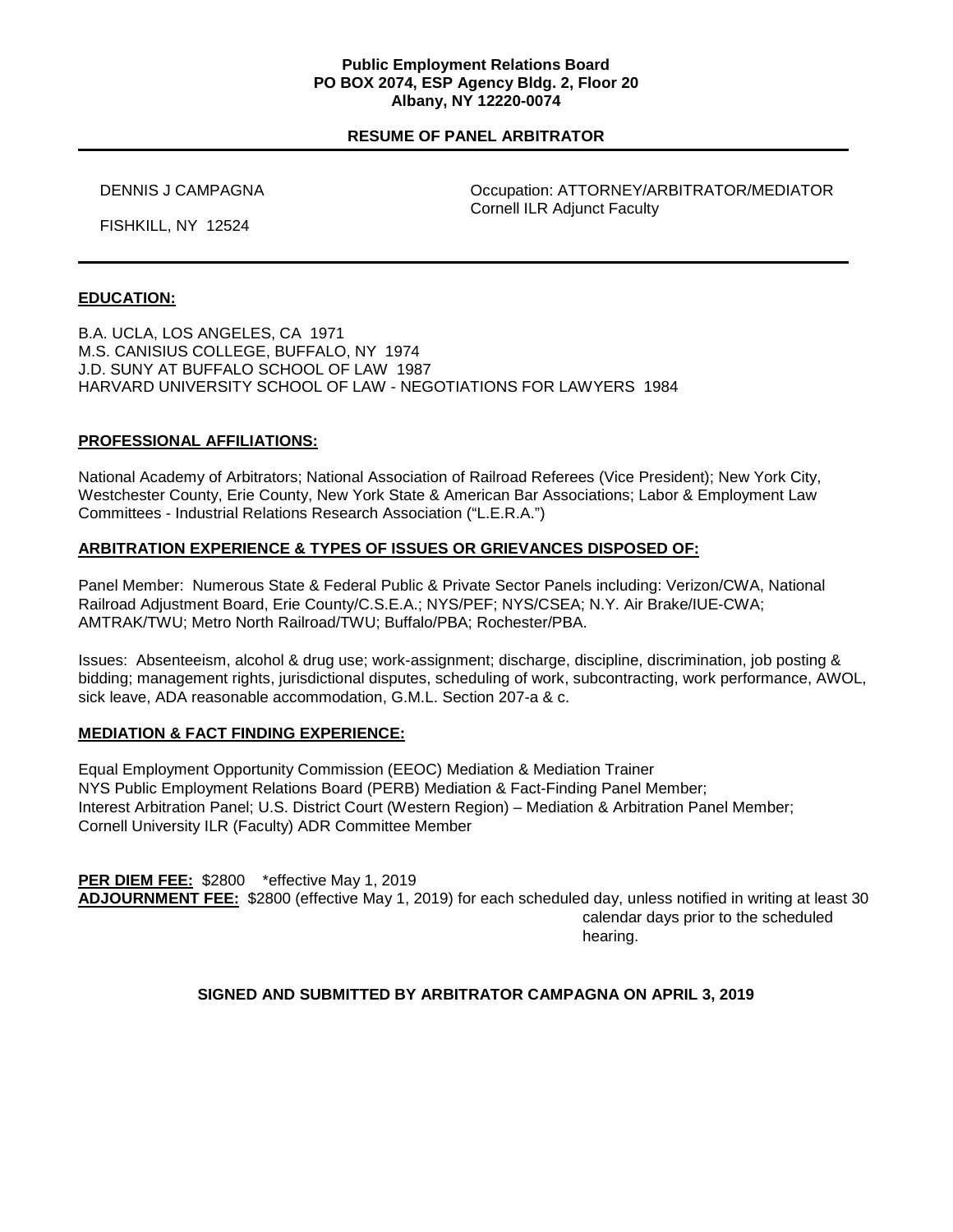### **Public Employment Relations Board PO BOX 2074, ESP Agency Bldg. 2, Floor 20 Albany, NY 12220-0074**

# **BILLING DISCLOSURE STATEMENT**

## ARBITRATOR'S NAME: **DENNIS J CAMPAGNA**

The following is a description of my fees and expenses:

#### A) HEARING TIME.

- (1) My per diem is **\$2800\*** for each day or any part thereof spent hearing a case.
- (2) If a hearing day exceeds \_**7**\_ hours, I charge:
	- \_\_**X**\_\_ a second full per diem \_\_\_\_\_ a prorated per diem
	- **\_\_\_\_** no additional charge **\_\_\_\_\_** other (describe)
- (3) Additional comments:
- B) STUDY TIME.
	- (1) I charge **\$2800\*** for each day spent in preparation of the opinion and award.
	- (2) This charge  $X$  will \_ will not be prorated for partial days devoted to such preparation.
	- (3) Additional comments:

### C) TRAVEL TIME AND EXPENSES.

- (1) When travel time plus hearing time exceeds \_\_\_\_\_ hours in a calendar day:
	- \_**X \_** Not applicable (no additional charge)
	- \_\_\_\_\_ I charge as follows (describe):
- (2) I charge for actual, travel-related expenses incurred in connection with the case \_**X**\_\_YES \_\_\_\_ NO.
- Where appropriate, a mileage charge for auto travel will be billed at:
	- **\_X** Prevailing IRS rate \_\_\_\_\_\_\_\_\_\_\_\_\_\_\_ Other (describe):
- (3) When the scheduled hearing day(s) requires an overnight stay:
	- \_\_**X**\_ There is no charge, other than for lodging and subsistence.
	- \_\_\_\_\_ I charge as follows (describe):
- (4) Additional Comments: